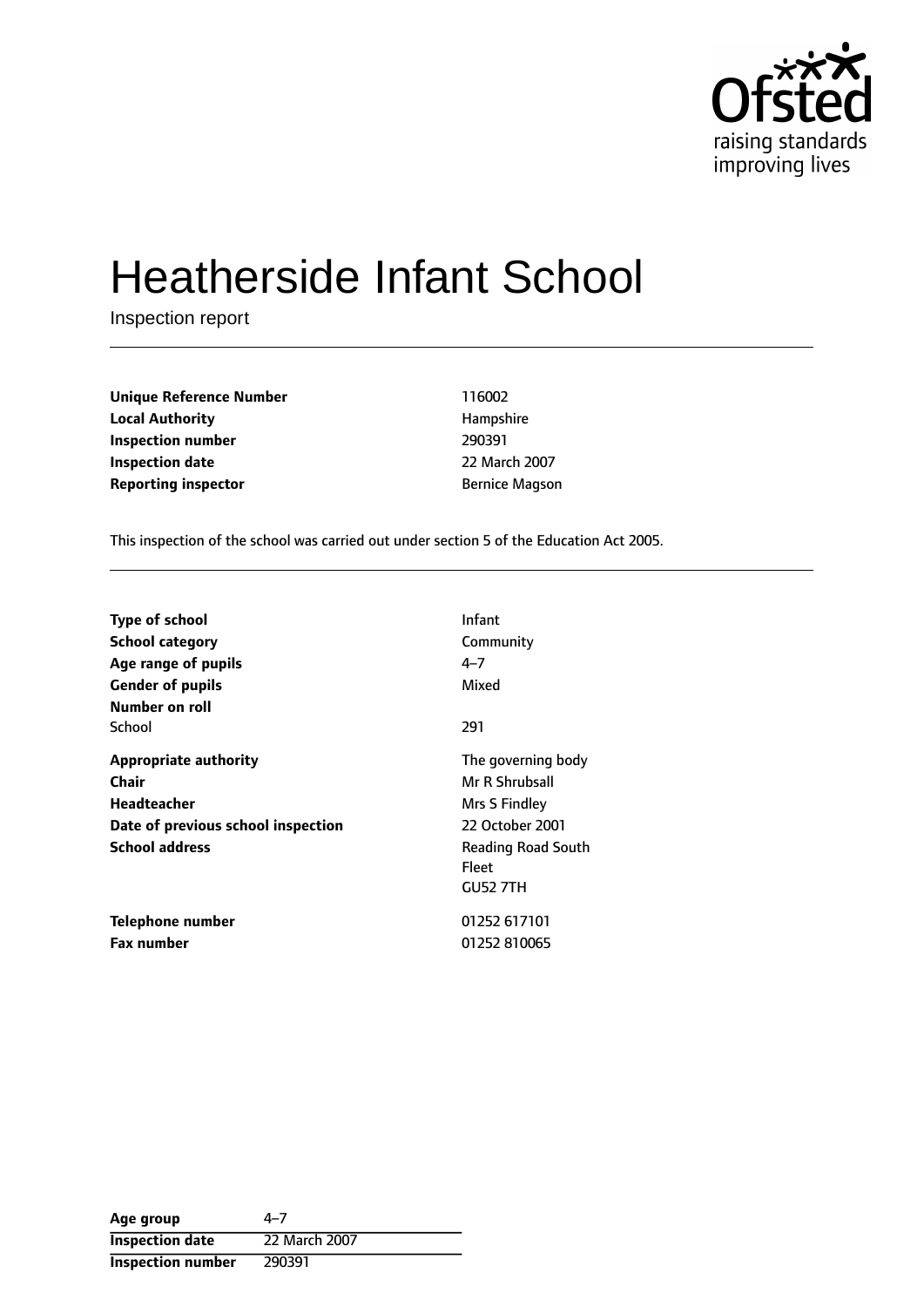.

© Crown copyright 2007

#### Website: www.ofsted.gov.uk

This document may be reproduced in whole or in part for non-commercial educational purposes, provided that the information quoted is reproduced without adaptation and the source and date of publication are stated.

Further copies of this report are obtainable from the school. Under the Education Act 2005, the school must provide a copy of this report free of charge to certain categories of people. A charge not exceeding the full cost of reproduction may be made for any other copies supplied.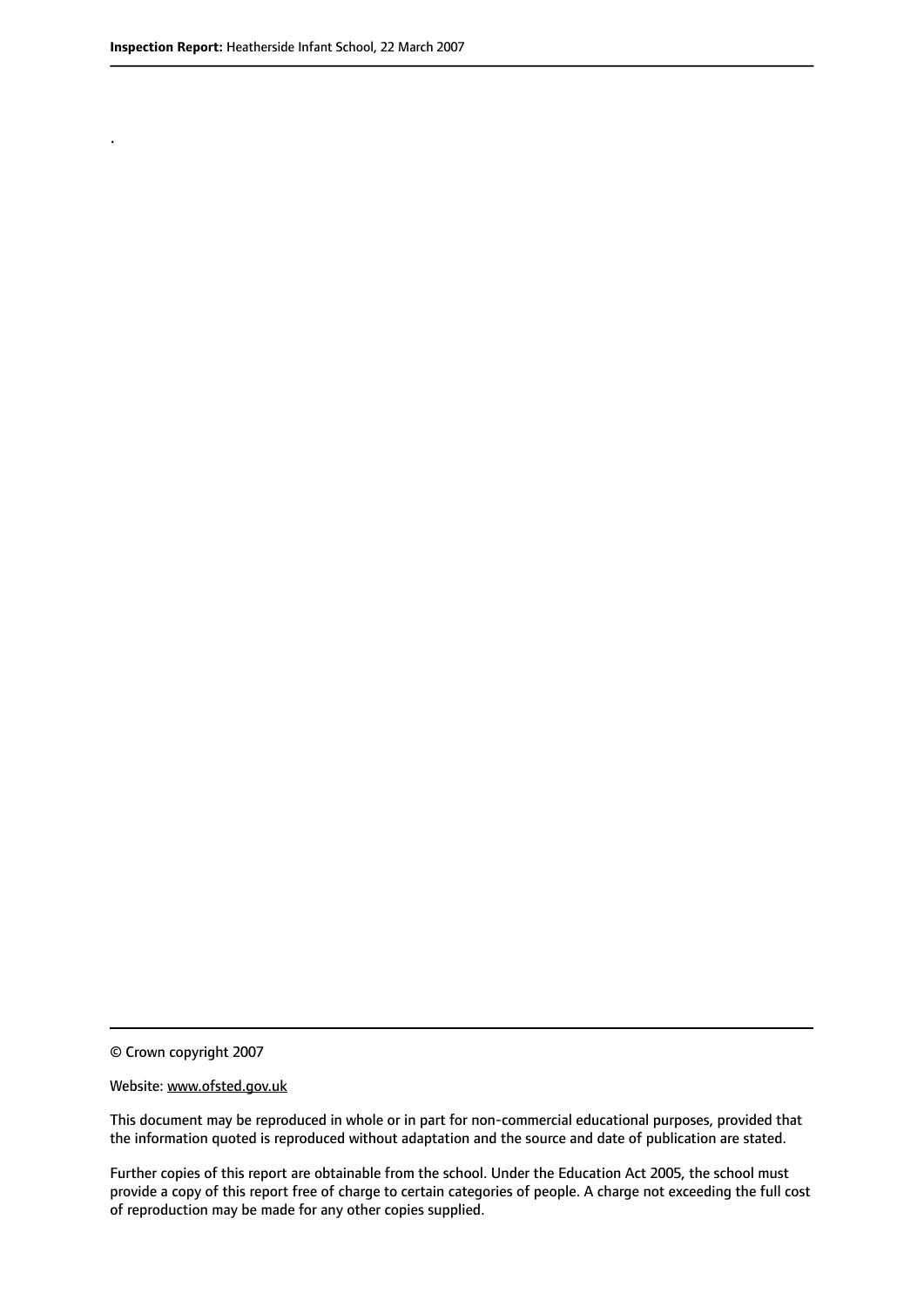# **Introduction**

The inspection was carried out by an Additional Inspector.

## **Description of the school**

This large infant school is situated close to the centre of the town of Fleet. There are significant differences in the number of boys and girls in some year groups. The movement of pupils in and out of school is above average. Almost all pupils are from White British backgrounds. A very few pupils speak English as an additional language. A Junior School is situated on the same campus.

## **Key for inspection grades**

| Outstanding  |
|--------------|
| Good         |
| Satisfactory |
| Inadequate   |
|              |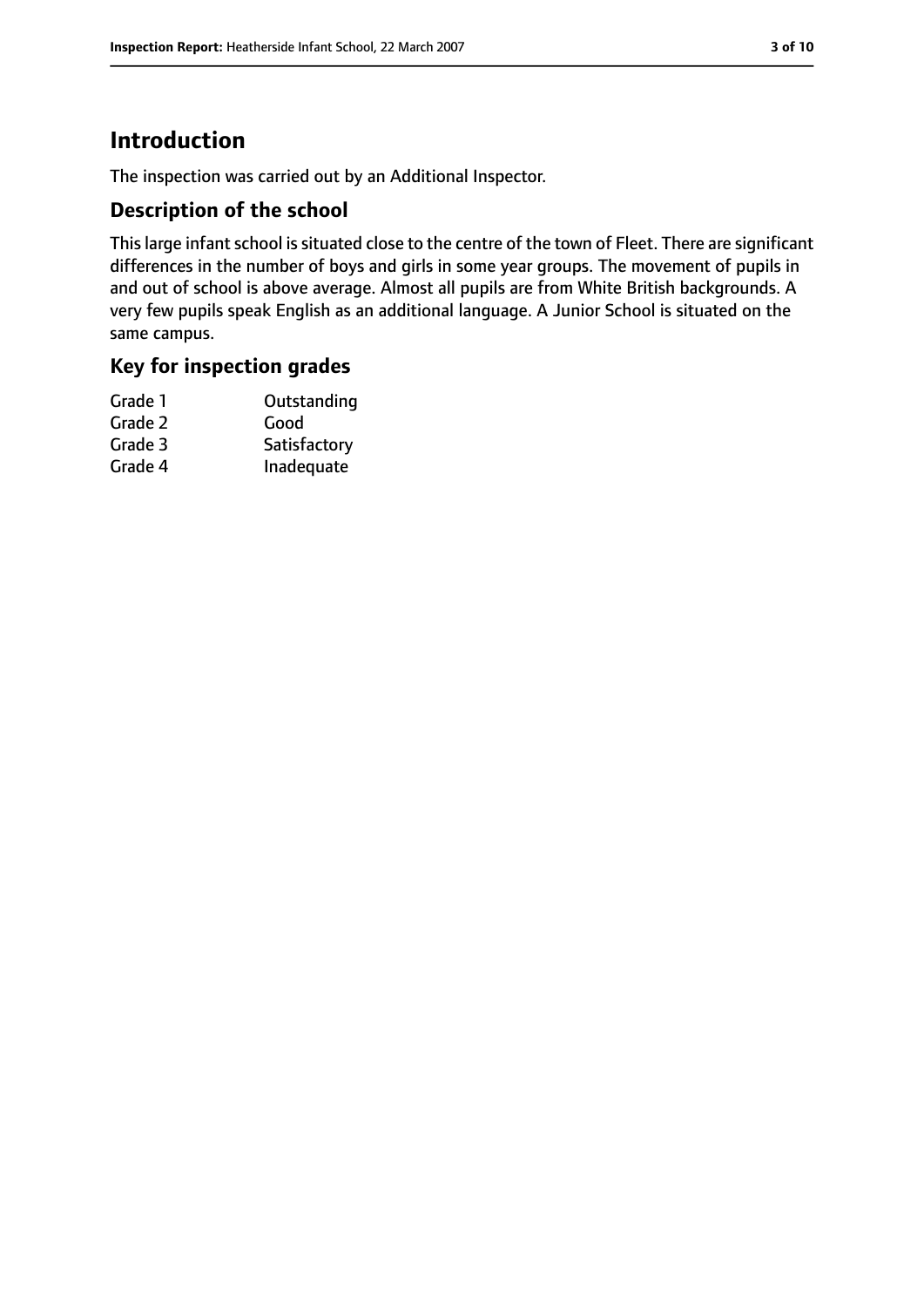# **Overall effectiveness of the school**

#### **Grade: 1**

Heatherside Infant School is an outstanding school that provides pupils with an excellent quality of education. 'Every child feels special and their academic progress is brilliant,' commented one parent and many others agree. Because of the excellent leadership of the headteacher, senior managers and governors, pupils achieve exceptionally well. By the age of seven, they attain very high standards in reading, writing and mathematics.

Pupils enjoy all the school has to offer and their personal development is excellent. Proudly they explain how they are influencing the life of the school, such as in choosing a pirate ship to be built in the playground. The school council is effective in expressing the views of others.

The quality of teaching is good overall and with some outstanding features. Relationships are outstanding and, as a result, pupils are very eager to learn. The behaviour of most pupils is excellent because their individual needs are very well addressed. Lessons excite pupils. Year 2 pupils, for example, were amazed when Anthony the Alien responded to their written instructions about how to make an electric circuit. In Years 1 and 2, problem-solving activities are frequently introduced so that pupils consolidate their knowledge and skills in practical experiences. Recently, Year 1 pupils held a Jumble Sale to raise funds for the children's ward at a local hospital. This activity improved their numeracy skills and contributed very effectively to the development of their economic well-being. In the Reception classes, adult-led activities are excellent and with a very good range of resources. All teachers monitor pupils' progress effectively and set precise targets in writing and mathematics to help them improve. Teachers' marking also sets out for the pupils what they need to learn next.

Across the school, there are very good opportunities for pupils to develop their personal and social skills and also their spiritual, moral, social and cultural understanding. A good curriculum is enriched through a wide range of extra activities. In a recent Fitness Challenge, pupils were encouraged to recognise the importance of exercise in order to achieve a healthy lifestyle. In the Foundation Stage, there are too few opportunities to learn outdoors.

Leadership and management are outstanding. The headteacher has provided the school with a very clear sense of direction and leads by example. The leadership team embraces change and works hard to strengthen educational provision. Well-established systems of analysis and review enable the school to evaluate its performance. For example, recent changes in assessment procedures are helping to raise standards in mathematics because teachers have more precise information about pupils' progress. The school has an excellent capacity to improve further.

## **What the school should do to improve further**

• Improve the curriculum for children in the Foundation Stage, especially in the outdoors.

# **Achievement and standards**

#### **Grade: 1**

Pupils' achievement is excellent. From above average starting points, pupils make rapid progress and achieve exceptionally well in reading, writing and mathematics by the age of seven. Very high standards have been maintained consistently since the last inspection. In 2006, more than a third of all pupils attained the higher level in national tests in reading. There was a slight dip in the number of more able pupils in mathematics but recent strategies to raise performance have proved effective. The current Year 2 are achieving very well. In the Reception classes,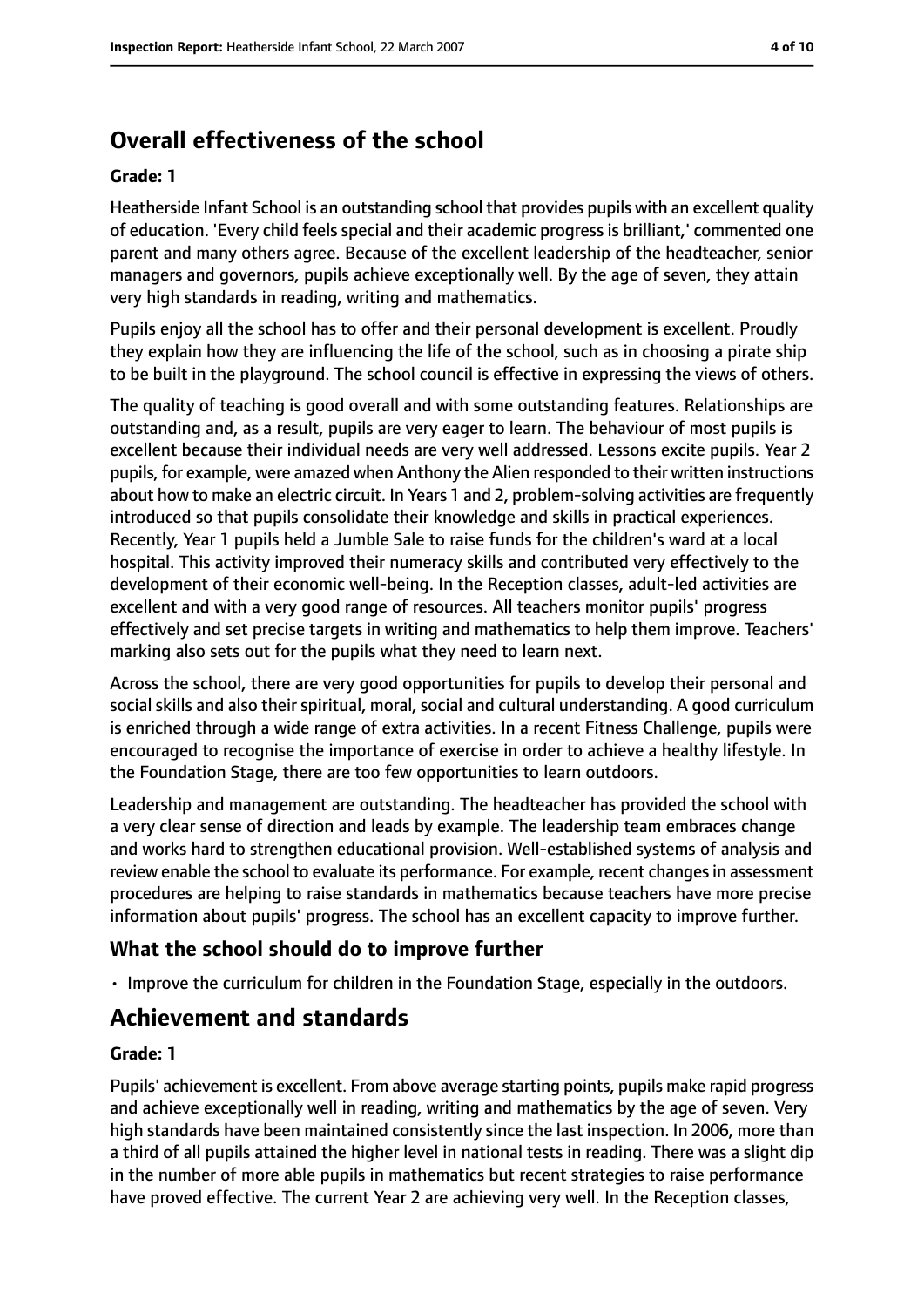children make very good progress in all adult-led activities but their rates of progress are more limited in independent play. This is because they are not always challenged sufficiently. Nevertheless, most reach beyond expected goals by the end of the Reception year.

# **Personal development and well-being**

#### **Grade: 1**

Pupils enjoy school very much and their attendance is above average. They show extremely good attitudes to learning and join in all activities enthusiastically. Their spiritual, moral, social and cultural development is excellent. Pupils work together effectively and share resources amicably. They behave very well and bullying is rare. Pupils have a very strong moral code and are eager to take care of their school. The school council is keen to ensure that their playground isrisk free and that everyone is helped to have playground friends. Council members are making signs for classrooms and corridors to remind pupils about school rules. Pupils feel safe and secure because staff know them extremely well and take very good care of them. They have a very good understanding of healthy lifestyles and eat fruit regularly. Pupils contribute well to charities and respect and value all members of a multi-cultural society. They have shown a keen interest in Sri Lanka following the visit of charity workers.

# **Quality of provision**

## **Teaching and learning**

#### **Grade: 1**

Teaching and learning are outstanding. An excellent ethos for learning has been created and most pupils learn rapidly because activities are challenging and purposeful. Teachers have an excellent understanding of pupils' achievements and know how to improve learning further. In Years 1 and 2, they share development targets very effectively with pupils. Excellent links are made between subjects so that pupils consolidate their knowledge and skills very well. For example, in a history lesson in Year 1, pupils practised their sequencing skills to retell a story about Mary Seacole. High numbers of support staff and volunteers are available to help pupils and, often, there are extensive discussions, which improve pupils' thinking skills. Classroom assistants give very good support to pupils with learning and behavioural difficulties. In the Foundation Stage, adults extend children's knowledge and skills very effectively in very well-planned and focused adult-led activities. All teachers have high expectations about the presentation of pupils' work.

### **Curriculum and other activities**

#### **Grade: 2**

The curriculum is good and enhances pupils' personal, social and cultural understanding very effectively. The curriculum has a strong focus on art, music and drama. Beautiful woven wall-hangings made by pupils enhance the entrance hall. In Years 1 and 2, a two-year cycle of topics ensures that there is a varied range of learning experiences. Visits and visitors are an essential part of the curriculum. There are many opportunities for pupils to use information and communication technology in lessons. For example, digital cameras are used frequently to record practical tasks. Very good links are made between subjects to develop pupils' basic skills in literacy and numeracy. Charity work undertaken in India by the deputy headteacher has been used very effectively to increase pupils' knowledge of the Indian sub-continent. A good programme of activities is provided for personal and health education, including after-school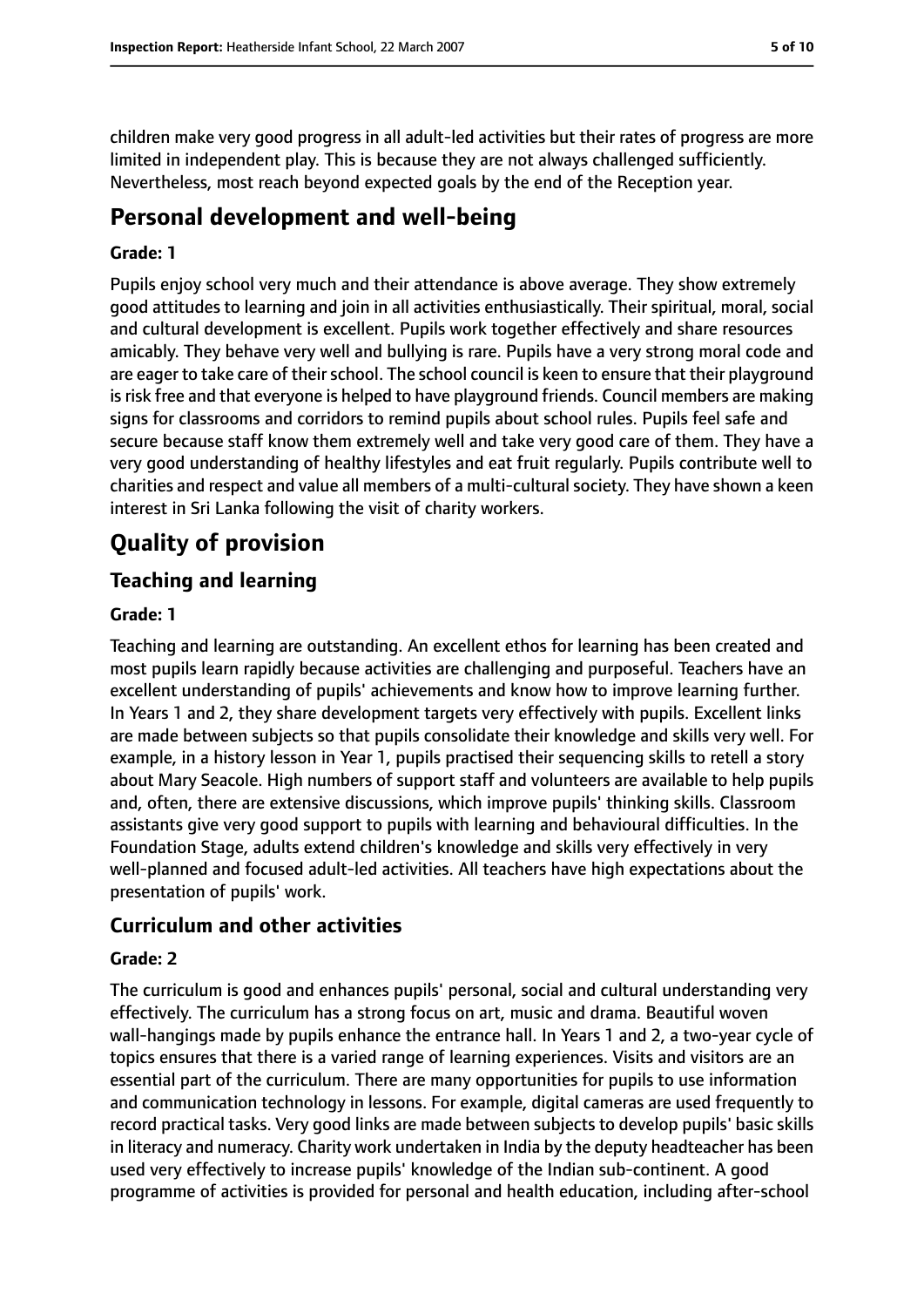sports activities. In the Foundation Stage, a suitable balance is achieved between independent learning and teacher-directed tasks. However, there are too few curriculum experiences planned for the outdoors.

## **Care, guidance and support**

#### **Grade: 1**

Care, guidance and support are outstanding. The school works very hard to ensure that the needs of every child are taken into account. Risk assessments, health and safety, first aid and child protection procedures are all securely in place. Adults take effective actions to encourage attendance with almost all pupils arriving at school regularly and punctually. Pupils are cared for very well and benefit from high levels of supervision. There are suitable policies to deal with any inappropriate behaviour or bullying. As a result, pupils are happily settled in school and know that staff will deal with any concerns. Good links are made with the several pre-school providers and with the local Junior school, so that transition to the next stage of education occurs smoothly.

Academic guidance is excellent. Pupils' progress is tracked very well and very good support is given, including in teachers' marking. The provision for pupils with learning difficulties and disabilities and the gifted and talented is very good and their individual needs are met extremely well. Specialist help is sought, when necessary. The very few pupils speaking English as an additional language achieve as well as their peers because of the good provision, which fully meets their needs.

## **Leadership and management**

#### **Grade: 1**

Leadership and management are outstanding. The headteacher has developed a very effective and committed team of staff and governors who value her expertise and support her aims. The leadership team works hard to sustain its very high academic and pastoral standards over time. Leaders and managers have very good expertise. To identify areas requiring improvement, they use the very comprehensive systems of monitoring which they have developed and thoroughly evaluate the information they collect. Very good attention is given to linking the professional development needs of staff to priorities for improvement. The views of pupils, parents, staff and governors are sought regularly and particularly when changes are being considered. For example, changes to the timing of parents' meetings followed a survey of parental views. The budget is managed very efficiently so that monies are targeted to perceived needs.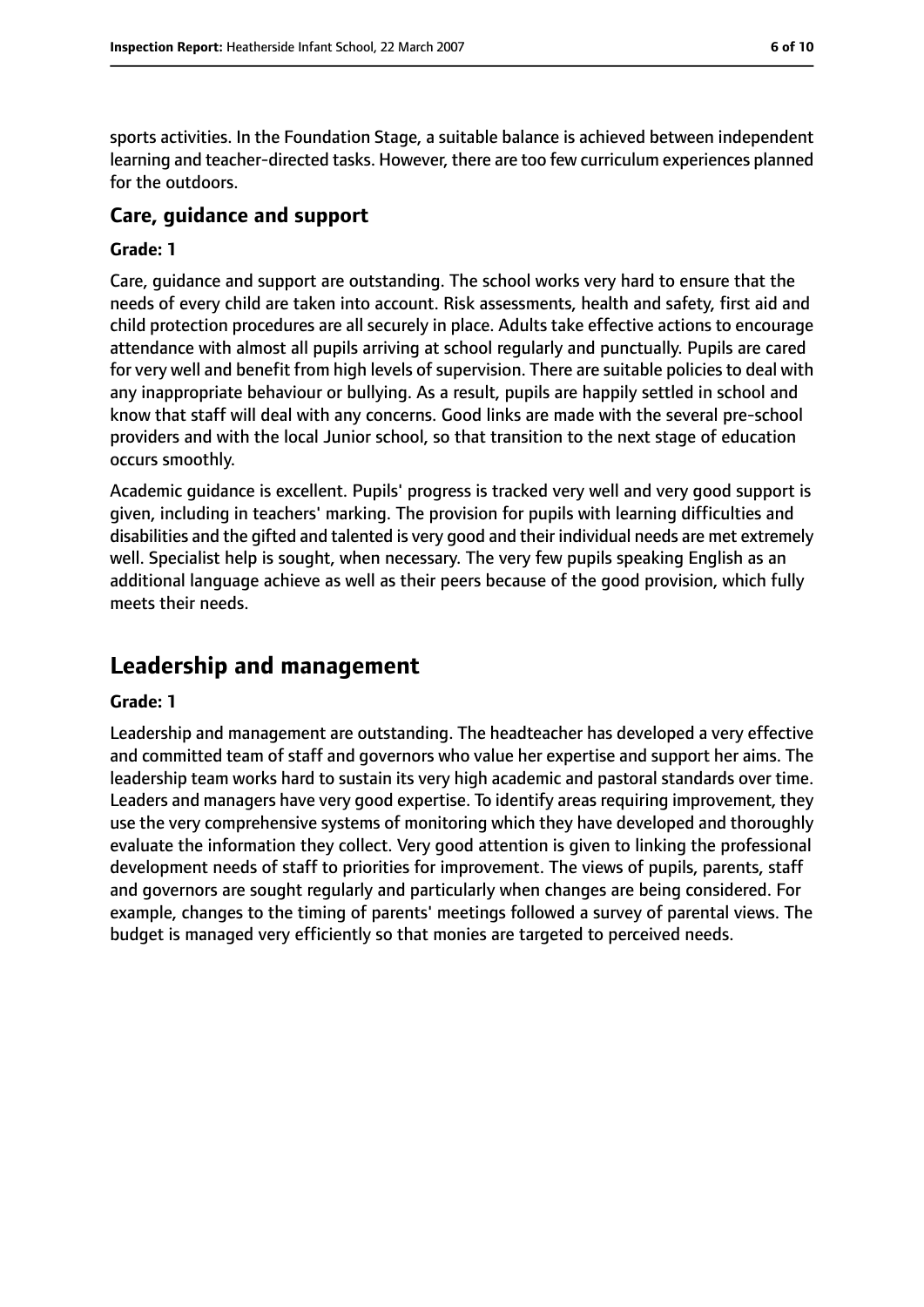**Any complaints about the inspection or the report should be made following the procedures set out in the guidance 'Complaints about school inspection', which is available from Ofsted's website: www.ofsted.gov.uk.**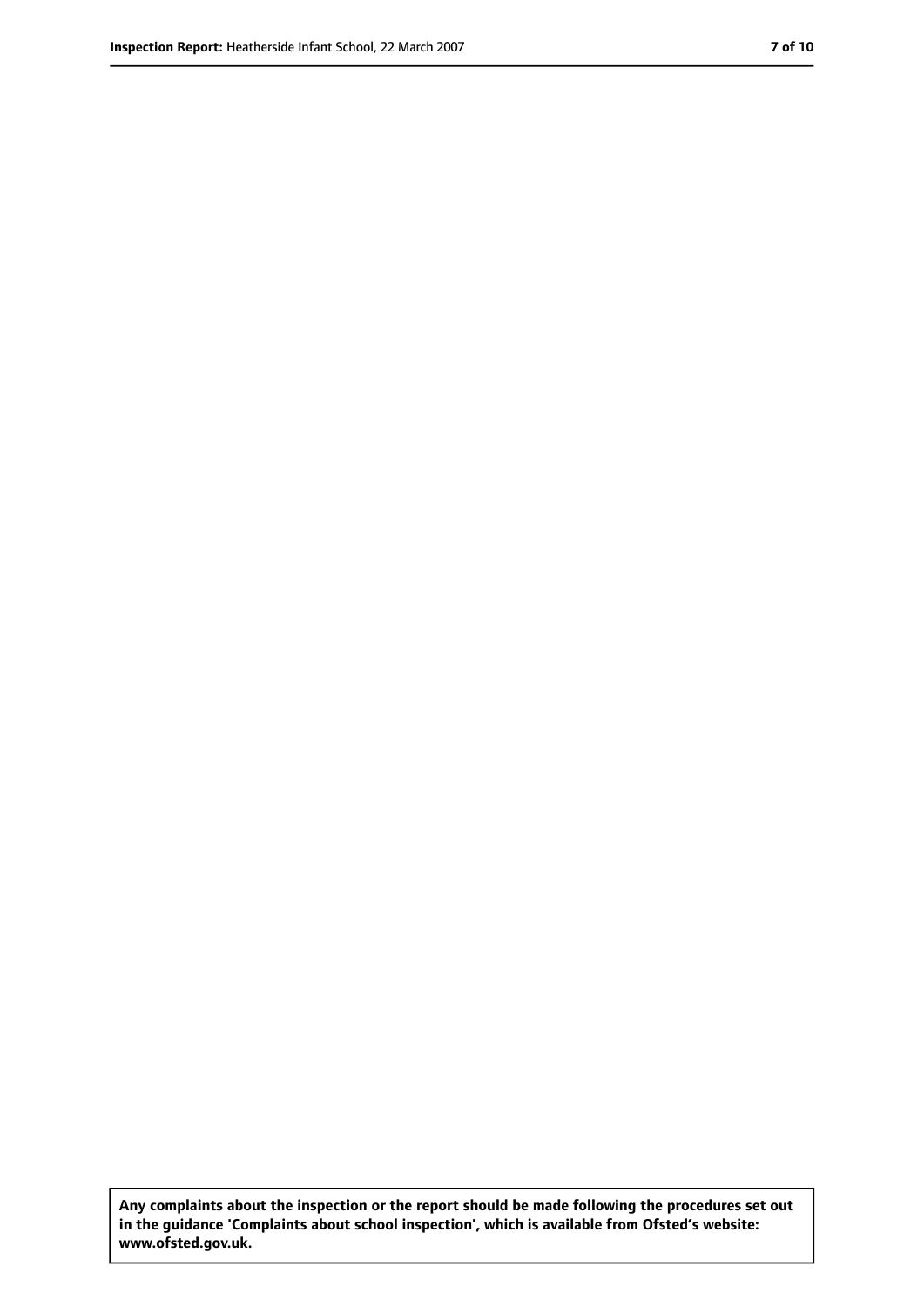#### **Annex A**

# **Inspection judgements**

| Key to judgements: grade 1 is outstanding, grade 2 good, grade 3 satisfactory, and grade 4 | School         |
|--------------------------------------------------------------------------------------------|----------------|
| inadeguate                                                                                 | <b>Overall</b> |

## **Overall effectiveness**

| How effective, efficient and inclusive is the provision of education, integrated<br>care and any extended services in meeting the needs of learners? |     |
|------------------------------------------------------------------------------------------------------------------------------------------------------|-----|
| How well does the school work in partnership with others to promote learners'<br>well-being?                                                         |     |
| The quality and standards in the Foundation Stage                                                                                                    |     |
| The effectiveness of the school's self-evaluation                                                                                                    |     |
| The capacity to make any necessary improvements                                                                                                      |     |
| Effective steps have been taken to promote improvement since the last<br>inspection                                                                  | Yes |

## **Achievement and standards**

| How well do learners achieve?                                                                               |  |
|-------------------------------------------------------------------------------------------------------------|--|
| The standards <sup>1</sup> reached by learners                                                              |  |
| How well learners make progress, taking account of any significant variations between<br>groups of learners |  |
| How well learners with learning difficulties and disabilities make progress                                 |  |

## **Personal development and well-being**

| How good is the overall personal development and well-being of the<br>learners? |  |
|---------------------------------------------------------------------------------|--|
|                                                                                 |  |
| The extent of learners' spiritual, moral, social and cultural development       |  |
| The behaviour of learners                                                       |  |
| The attendance of learners                                                      |  |
| How well learners enjoy their education                                         |  |
| The extent to which learners adopt safe practices                               |  |
| The extent to which learners adopt healthy lifestyles                           |  |
| The extent to which learners make a positive contribution to the community      |  |
| How well learners develop workplace and other skills that will contribute to    |  |
| their future economic well-being                                                |  |

## **The quality of provision**

| How effective are teaching and learning in meeting the full range of the<br>learners' needs?          |  |
|-------------------------------------------------------------------------------------------------------|--|
| How well do the curriculum and other activities meet the range of needs<br>and interests of learners? |  |
| How well are learners cared for, quided and supported?                                                |  |

 $^1$  Grade 1 - Exceptionally and consistently high; Grade 2 - Generally above average with none significantly below average; Grade 3 - Broadly average to below average; Grade 4 - Exceptionally low.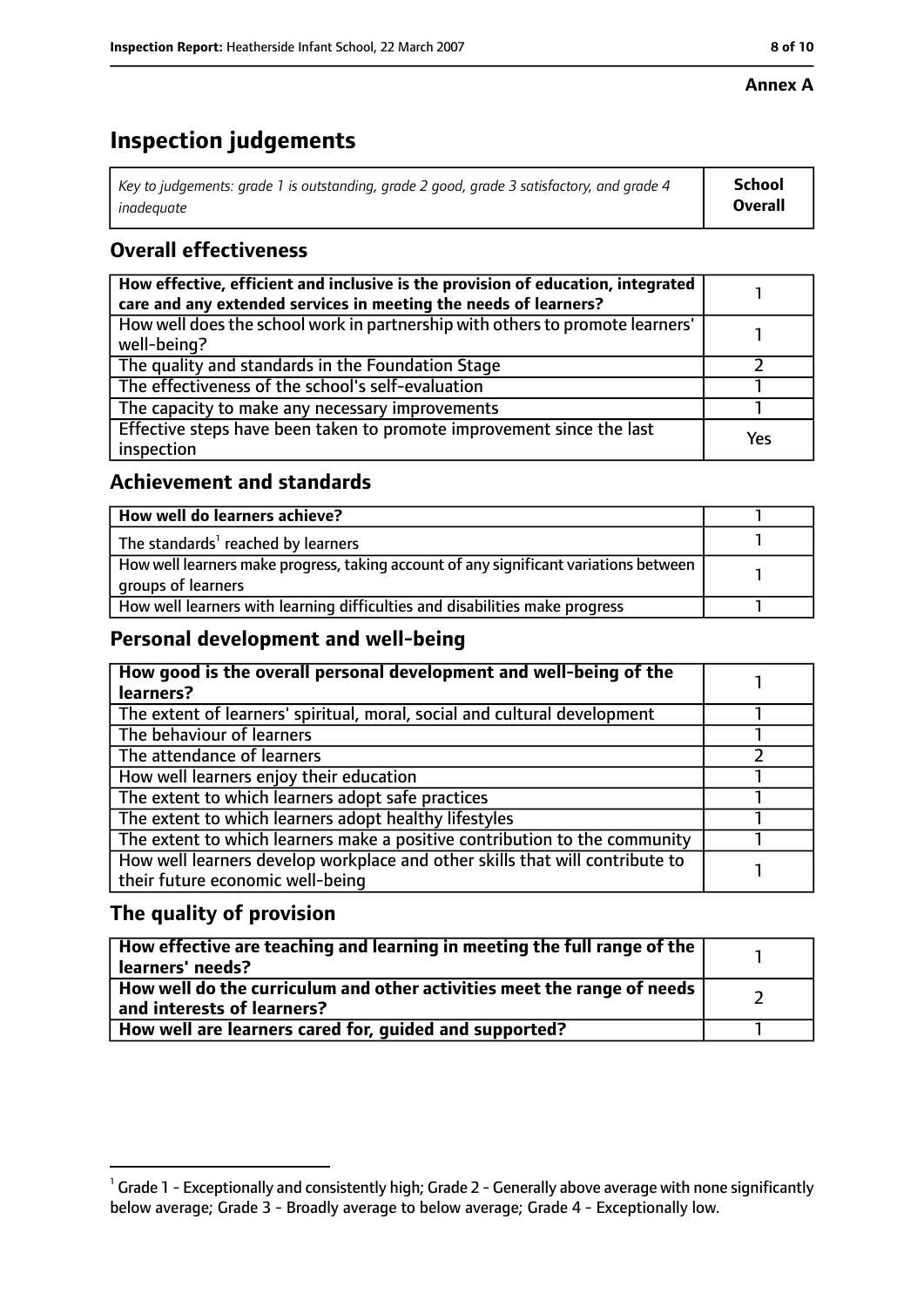# **Leadership and management**

| How effective are leadership and management in raising achievement<br>and supporting all learners?                                              |           |
|-------------------------------------------------------------------------------------------------------------------------------------------------|-----------|
| How effectively leaders and managers at all levels set clear direction leading<br>to improvement and promote high quality of care and education |           |
| How effectively performance is monitored, evaluated and improved to meet<br>challenging targets                                                 |           |
| How well equality of opportunity is promoted and discrimination tackled so<br>that all learners achieve as well as they can                     |           |
| How effectively and efficiently resources, including staff, are deployed to<br>achieve value for money                                          |           |
| The extent to which governors and other supervisory boards discharge their<br>responsibilities                                                  |           |
| Do procedures for safeguarding learners meet current government<br>requirements?                                                                | Yes       |
| Does this school require special measures?                                                                                                      | <b>No</b> |
| Does this school require a notice to improve?                                                                                                   | No        |